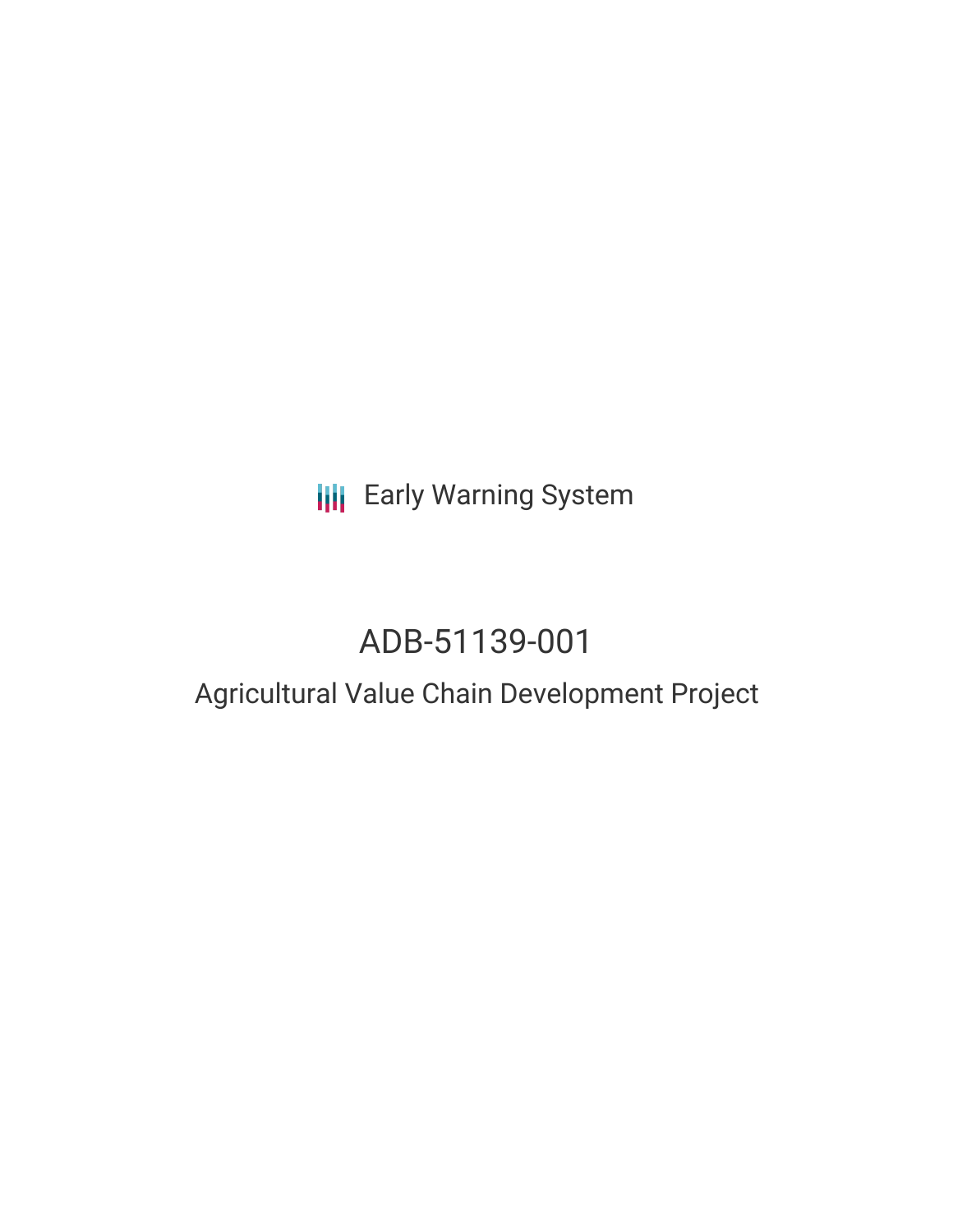

## **Quick Facts**

| <b>Countries</b>               | Indonesia, Papua New Guinea, Timor-Leste, Vietnam |
|--------------------------------|---------------------------------------------------|
| <b>Financial Institutions</b>  | Asian Development Bank (ADB)                      |
| <b>Status</b>                  | Approved                                          |
| <b>Bank Risk Rating</b>        | B                                                 |
| <b>Voting Date</b>             | 2017-10-27                                        |
| <b>Borrower</b>                | Olam International Limited                        |
| <b>Sectors</b>                 | Agriculture and Forestry                          |
| <b>Investment Type(s)</b>      | Loan                                              |
| <b>Investment Amount (USD)</b> | \$175.00 million                                  |
| <b>Loan Amount (USD)</b>       | \$175.00 million                                  |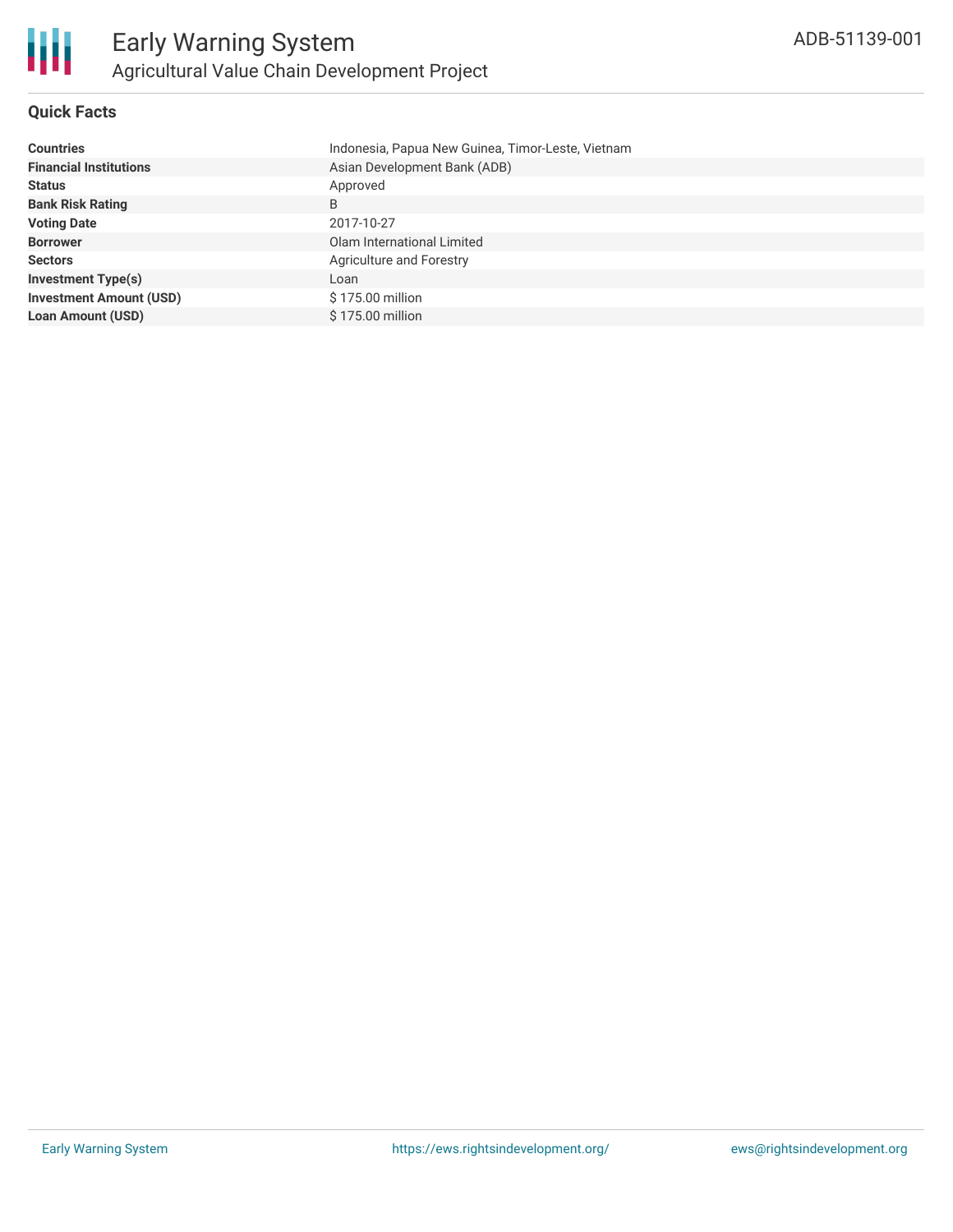

### **Project Description**

According to ADB website, the project will support Olam's investment plan in Viet Nam, Indonesia, PNG, and Timor-Leste during 2017-2019 by financing midstream coffee and sugar processing expansions and permanent working capital investments for smallholder farmer supply which will promote efficient, inclusive, and sustainable agricultural value chains across a variety of products including coffee, sugar, cashew, cocoa, and pepper.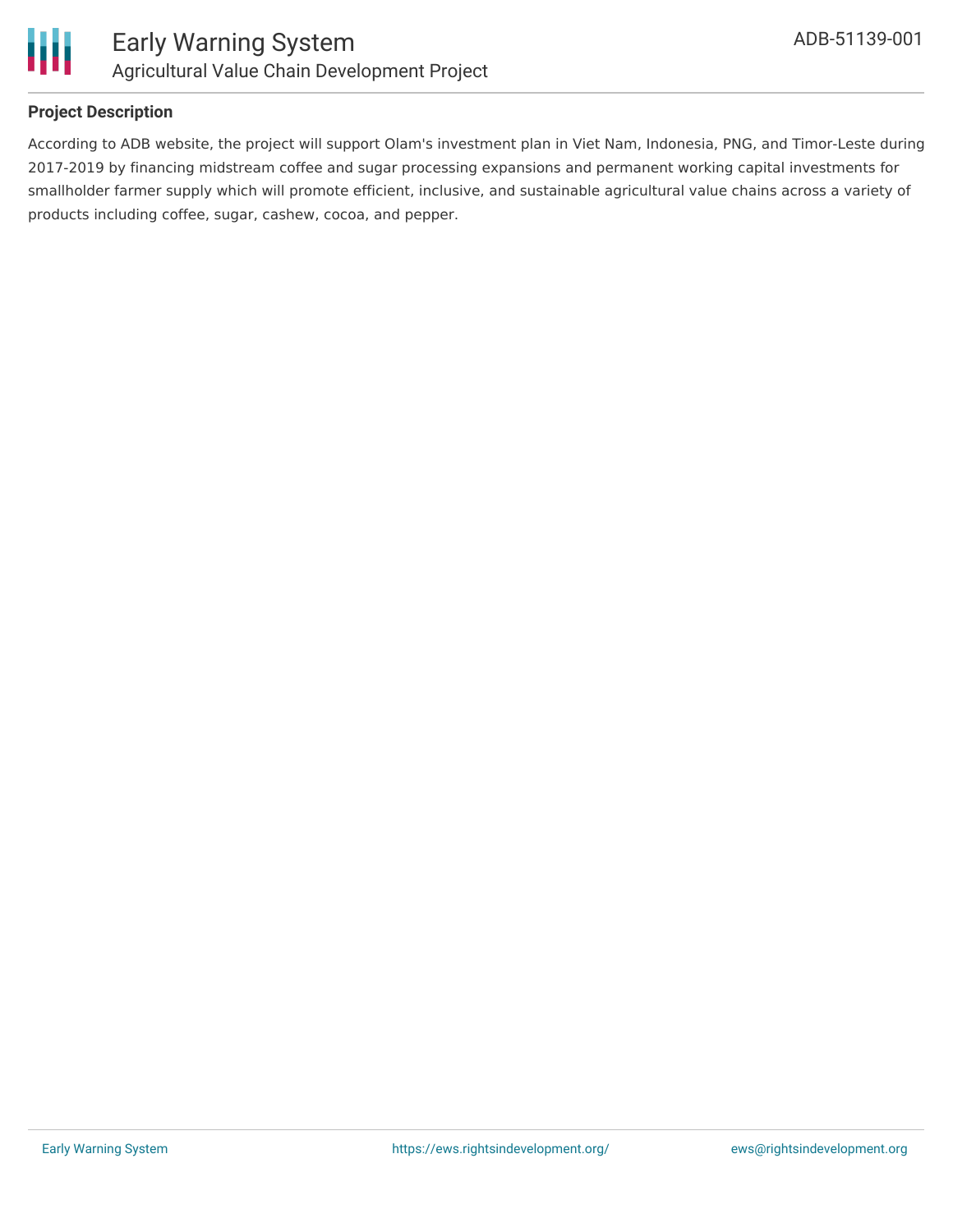

#### **Investment Description**

Asian Development Bank (ADB)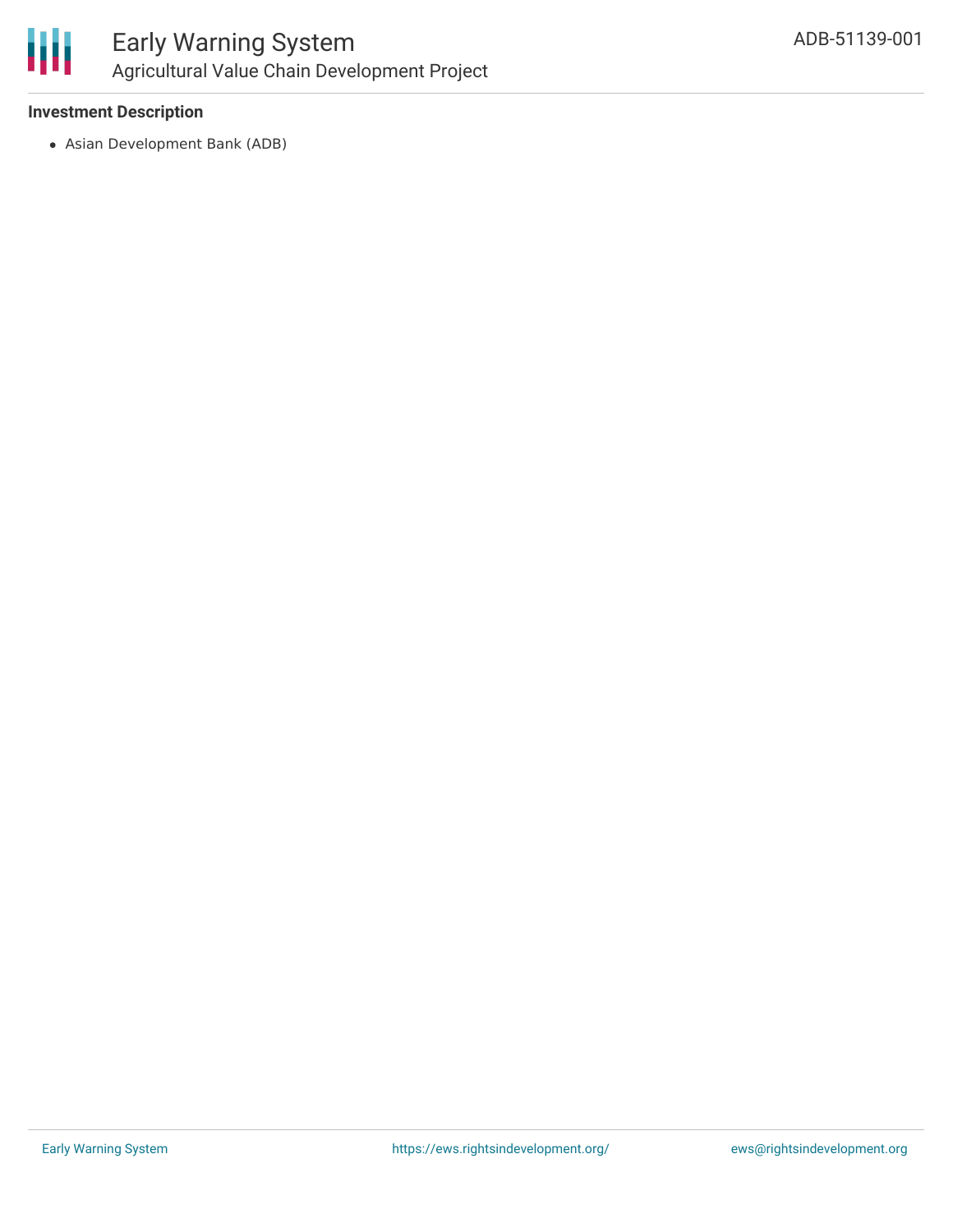## **Contact Information**

Olam International Limited No contact information provided at the time of disclosure.

## **ACCOUNTABILITY MECHANISM OF ADB**

The Accountability Mechanism is an independent complaint mechanism and fact-finding body for people who believe they are likely to be, or have been, adversely affected by an Asian Development Bank-financed project. If you submit a complaint to the Accountability Mechanism, they may investigate to assess whether the Asian Development Bank is following its own policies and procedures for preventing harm to people or the environment. You can learn more about the Accountability Mechanism and how to file a complaint at: http://www.adb.org/site/accountability-mechanism/main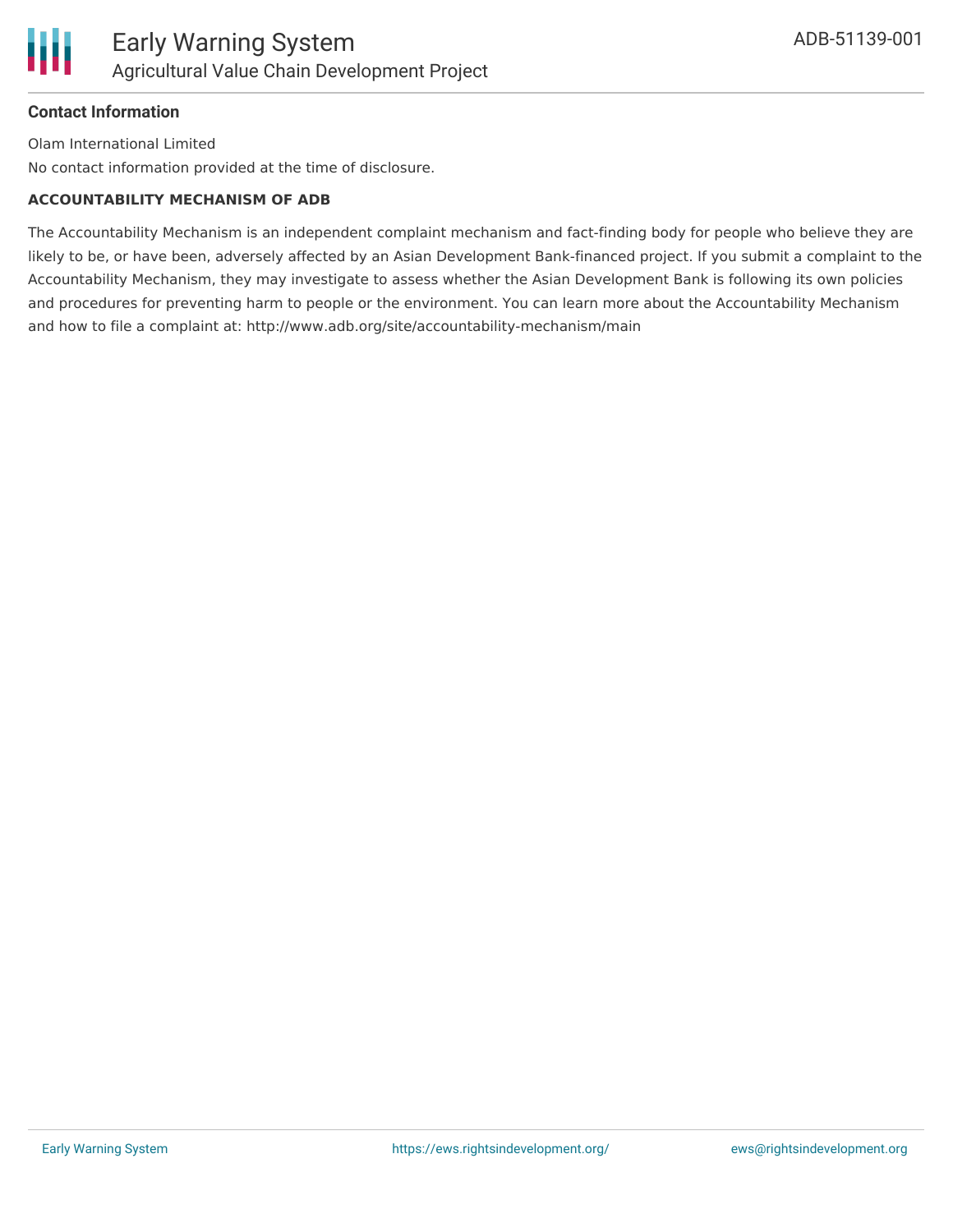

## Early Warning System Agricultural Value Chain Development Project

#### **Bank Documents**

- Agricultural Value Chain Development Project: Cafe Outspan Vietnam Limited Initial [Environmental](https://ewsdata.rightsindevelopment.org/files/documents/01/ADB-51139-001_1Go8SrL.pdf) Exa [Original Source]
- Agricultural Value Chain [Development](https://ewsdata.rightsindevelopment.org/files/documents/01/ADB-51139-001_7Qk8R1t.pdf) Project: Initial Poverty and Social Analysis [\[Original](https://www.adb.org/projects/documents/reg-51139-001-ipsa) Source]
- Agricultural Value Chain Development Project: PT Dharmapala Usaha Sukses Initial [Environmental](https://www.adb.org/projects/documents/vie-51139-001-iee-0) Exami [Original Source]
- Agricultural Value Chain Development Project: Report and [Recommendation](https://ewsdata.rightsindevelopment.org/files/documents/01/ADB-51139-001_v1Do3mr.pdf) of the President [\[Original](https://www.adb.org/projects/documents/reg-51139-001-rrp) Source]
- [Contribution](https://ewsdata.rightsindevelopment.org/files/documents/01/ADB-51139-001_kWxftpA.pdf) to the ADB Results Framework [\[Original](https://www.adb.org/projects/documents/reg-51139-001-rrp) Source]
- Country Economic [Indicators](https://ewsdata.rightsindevelopment.org/files/documents/01/ADB-51139-001_9xrV7xC.pdf) [\[Original](https://www.adb.org/projects/documents/reg-51139-001-rrp) Source]
- Project [Disclosure](https://ewsdata.rightsindevelopment.org/files/documents/01/ADB-51139-001.pdf) PDF [\[Original](https://www.adb.org/printpdf/projects/51139-001/main) Source]